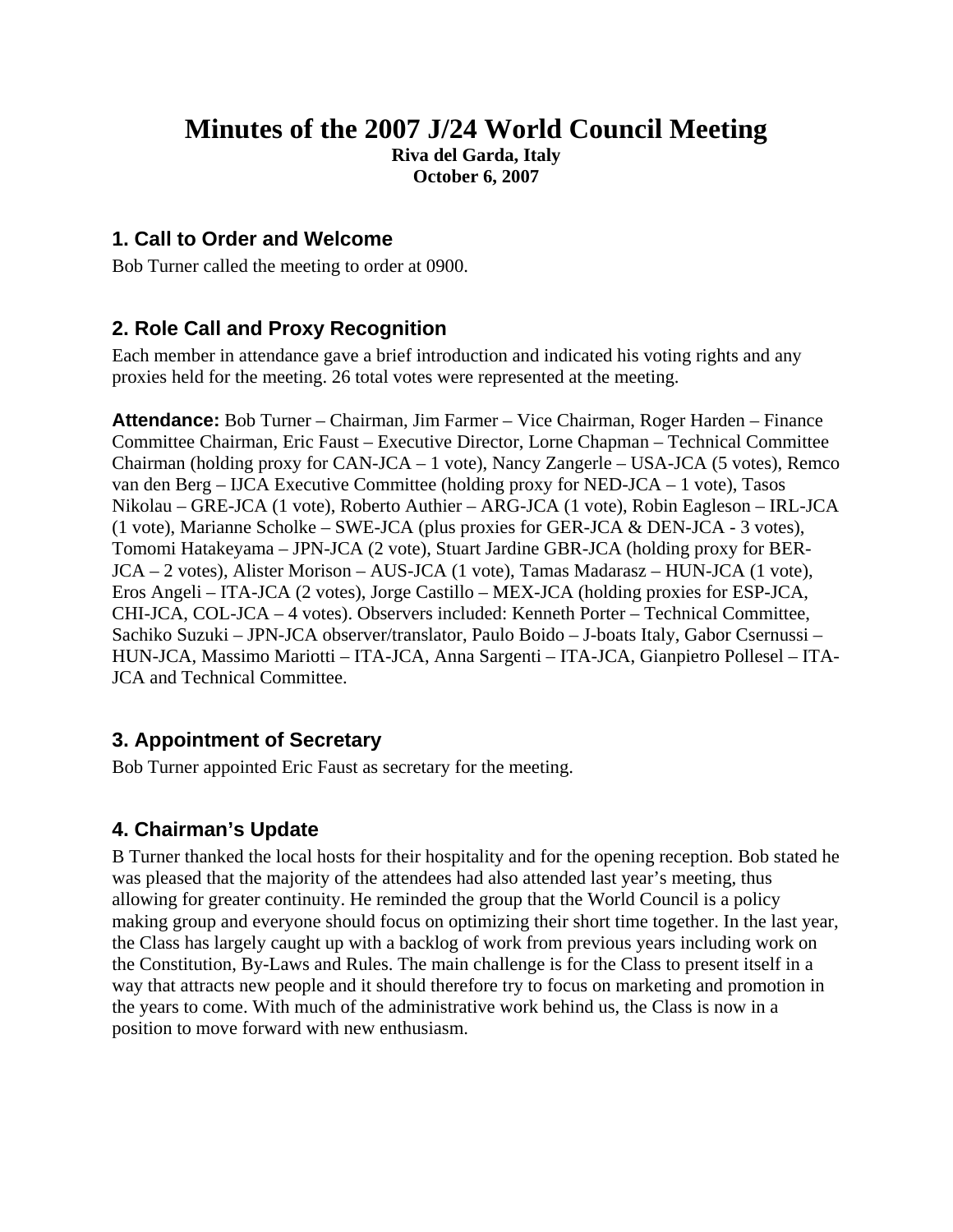### **5. Approval of 2006 WCM Minutes**

N Zangerle pointed out that the agenda item regarding the J/24 logo usage had been completed. With the understanding that this was accurately reflected in the 2006 WCM minutes, **N Zangerle made a motion that, "the minutes be approved as written." The motion was seconded and unanimously approved.** 

### **6. Actions Arising**

B Turner indicated that all actions arising from the 2006 meeting would be taken up in agenda items later in this meeting.

### **7. Elections**

J Farmer was given the floor to conduct elections.

**J Farmer nominated Roger Harden for the position of Finance Chairman for a two-year term. The nomination was seconded and unanimously approved. For the additional members of the Executive Committee, J Farmer nominated Massimo Mariotti (ITA-JCA), Alister Morison (AUS-JCA) and Remco van den Berg (NED-JCA) for one-year terms. The nominations were seconded and unanimously approved.** 

**L Chapman nominated the following slate of members to the Technical Committee: Stuart Jardine GBR, Günther Müller BRA, John Peck USA, Gianpietro Pollesel ITA, Kenneth Porter MEX, Reid Stava USA, Alyn Stevenson AUS, Tim Winger USA and Lorne Chapman CAN as Chairman. J Farmer made a motion to "accept the slate as presented." The motion was seconded and unanimously approved.** 

### **8. Review of Reports**

### **8.1 NJCA Reports**

Each NJCA representative gave a brief report on the status of his home Class.

#### **8.2 Executive Director's Report**

E Faust stated that with a year of experience with the IJCA, things ran more smoothly this past year with the help of many members of the Executive Committee. Membership is stable across all countries with a 2007 total membership of 2750. The cooperative agreement to share overhead expenses with the USA-JCA is working well. The 2006 yearbook was produced and the time is coming to submit information for the coming 2007 yearbook. Rulebooks were also printed and distributed to each country. A new webmaster, Scott Waterhouse, has taken over running the IJCA website and information should be sent to him for posting to that site. The new keel measurement templates are completed and will be ready to ship to those who ordered them soon. Measurement certificates are being produced in the Class office and are now being sent to the boat owners as printable PDF files.

#### **8.3 Financial Report**

R Harden gave a report on the Class finances. The class is in good financial shape with revenue coming in as expected. With stable membership, the revenue has also been very stable. The two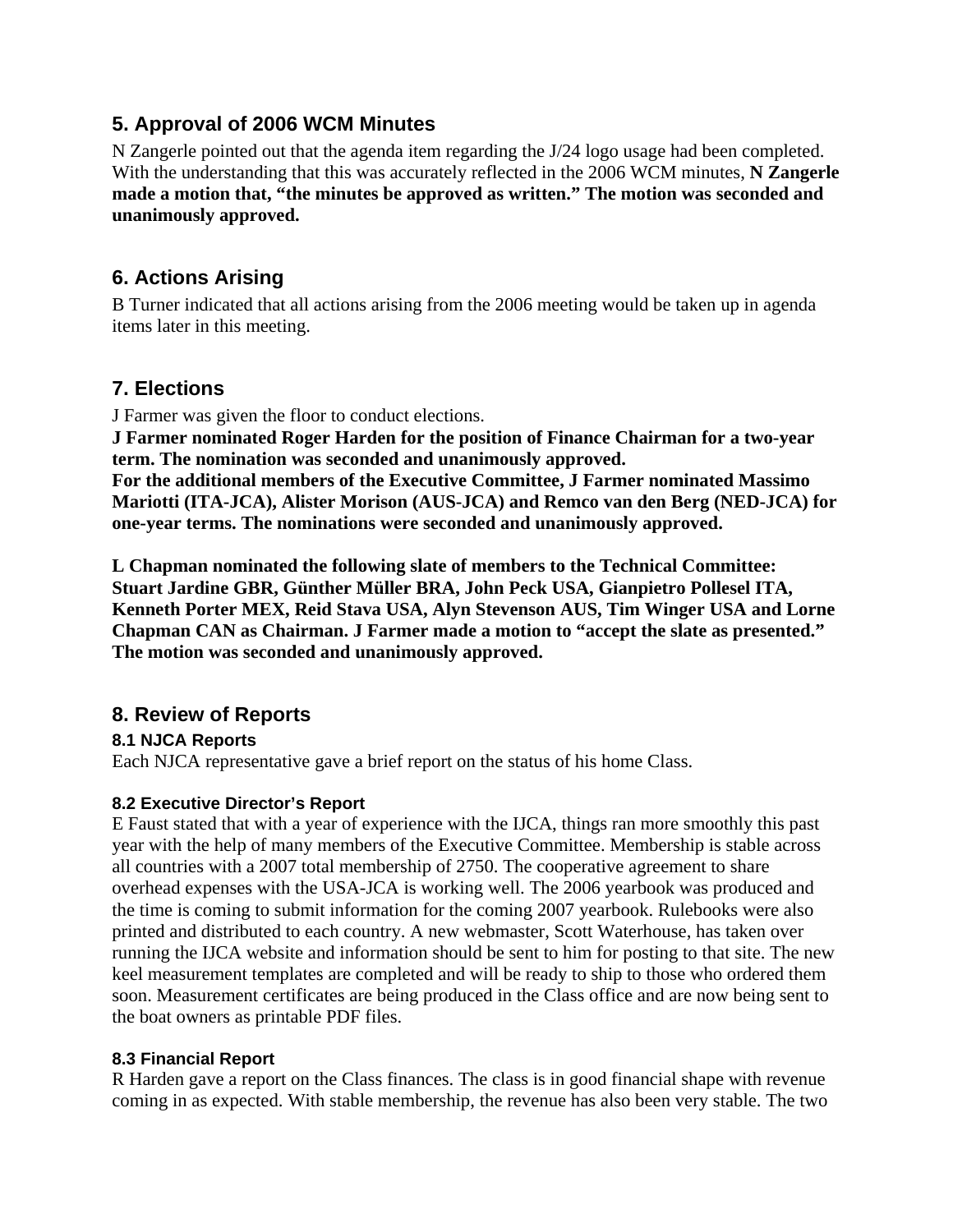main revenue sources are memberships and sail royalties. This year sail royalty revenue was down about 20% from the previous year. It is not expected that this is a trend. The IJCA still maintains a bank account that is sufficient to run the Class in case of unexpected losses. The Class has successfully abated two outstanding penalties with the IRS that were created several years ago during the office transition. There remains one outstanding penalty for approximately US\$4,000, but it is expected that this will also be abated in time. The IJCA has a current system of paying the shipping expenses for all IJCA material sent to the NJCAs. With increases in shipping costs, it would be wise to increase the IJCA dues from US\$13 to US\$15. This should allow the IJCA to run at a break even in the coming year. **R Harden made a motion to "increase the IJCA dues from US\$13 to US\$15 per membership starting in 2008." The motion was seconded and unanimously approved.** 

S Jardine stated that several countries in Europe are required to carry national royalty labels in addition to IJCA royalty labels.

*\* It was decided that action should be taken to discuss this with ISAF with the intention of eliminating the need for national royalty labels. B Turner suggested that S Jardine take the lead on this project.*

#### **8.4 Technical Committee Report and Rule Changes**

L Chapman presented a report on behalf of the IJCA Technical Committee (ITC.) *(See attached report.*) With the majority of the work rewriting the Regatta Regulations now complete, the ITC can focus on other issues. The ITC is always interested in assuring the existence of sufficient measurers across all continents. Keel and rudder measuring templates have been produced. A future project will likely be to modify the J/24 Class rules to conform with ISAF standards. A set of sail measurement templates has been produced and the possibility of producing more will be explored.

#### **8.5 Builders' Reports**

R Authier, the builder from J-boats Argentina, gave a report. He stated that his company had built 10-12 new boats in the last year for distribution to Chile, Brazil and Argentina. The molds are almost 20 years old and will need to be replaced in the near future, which is a big expense. R Authier was concerned about the differences in boats among the various builders around the world. Maintaining one-design standards is very important and he would like the assistance of the IJCA in assuring that his boats are built in accordance with the rules. R Authier also offered his assistance to the Technical Committee.

P Boido, gave a report from J-boats Italy. Production of J/24s is down with the Italian market very weak. Only one boat has been ordered for the 2008 World Championship. P Boido has been working to build business in other countries. The J/24 is very expensive to build due to the way it was designed. He does not perceive a significant difference in the boats built by the various builders. He would also like to see a single technical person within the Class that could serve as a point person for the builders. He would like to see the Class Rules simplified to make the boat easier to race. The J/24 is a good boat; it just needs to be marketed properly.

S Jardine stated that the J/24 should be modernized, particularly in the interior. L Chapman presented an idea that the Class could contact J-boats to look into the possibility of taking over control of the building specifications so that changes could be implemented with the Class approval. After further discussion on the subject, **L Chapman then made a motion that, "The**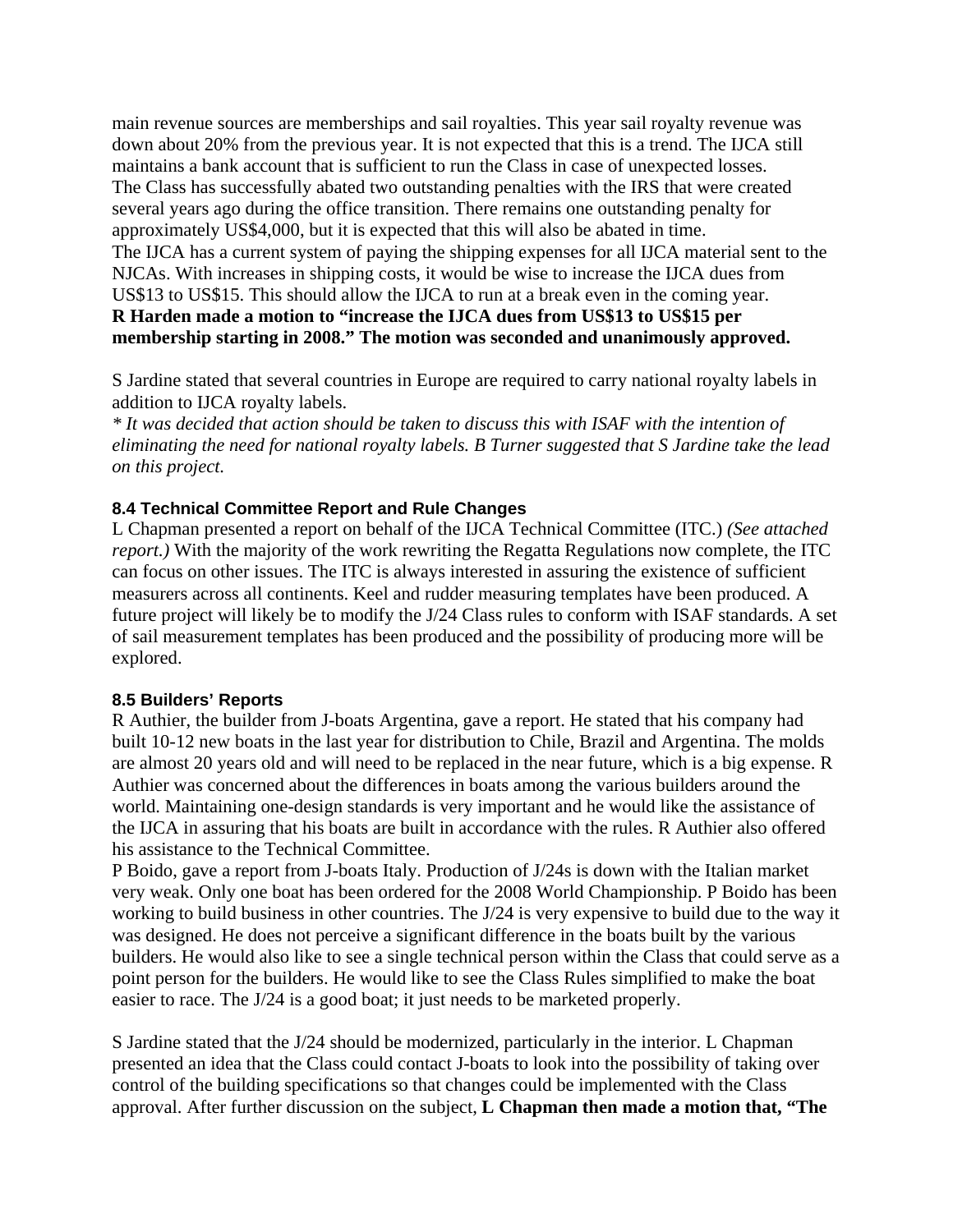**World Council empower the Executive Committee to approach J-boats for the J/24 Class Association to assume sole control over actions related to J/24 builder's specifications and other aspects of full management of the Class, including acquiring the J/24 copyright." The motion was seconded and unanimously approved.** 

#### **8.6 Marketing and Promotions**

N Zangerle stated that an agreement for the usage of the J/24 logo has been completed and she has copies of that document. The Yearbook was challenging to produce but in the end, the content was satisfactory. The deadline for the 2007 Yearbook would move up substantially from previous years. A notice will be sent for submissions in the near future. The poster approved for development at last year's meeting was not produced. The plan is to produce a promotional poster for 2008. The webmaster has helped in developing an online demographic profile that can be used to collect data about IJCA members around the world. This will be completed shortly and people will be allowed to file information through the IJCA website.

L Chapman mentioned that it would be helpful to have a broadcast email system on an international basis.

*\* B Turner suggested that as an action, each NJCA develop a similar system for easily contacting its own members.*

*\* P Boido suggested that the contact information for each builder be included in future Class Yearbooks.* 

*\* R Harden suggested that each builder be sent several copies of the Class Yearbook each year and Rule Books when they are printed.* 

N Zangerle mentioned that there are differences in the time it takes for the Yearbooks to be distributed in each country.

# **9. Submissions**

### **2009 North American Championship – Valle de Bravo, MEX**

J Castillo submitted a proposal, which was previously circulated, to host the 2009 J/24 North American Championship. B Turner asked the group if anyone had an objection to the proposed host and location. Without any objection, the proposal was formally accepted.

#### **2010 World Championship – SWE/DEN**

M Scholke presented a proposal to host the 2010 J/24 World Championship in Malmo, Sweden on August 20-28, 2010. The southern region of Sweden is an active sailing area and has previously hosted an America's Cup event. M Scholke stated that since developing the proposal and establishing preliminary discussions, the Royal Danish Yacht Club has also expressed interest in hosting the regatta. The regatta organizers are now looking into the available options to determine which venue will provide the greatest support and sponsorship opportunities for the regatta.

**N Zangerle made a motion that "the SWE-JCA be awarded the 2010 J/24 World Championship to be hosted in Malmo, Sweden or Copenhagen, Denmark." The motion was seconded and unanimously approved.** 

#### **Class Rules Change Proposals**

**N Zangerle made a motion that, "Rule 3.3.1 be changed to read: 'The keel shall be of moulded lead to the building specifications and cast in a mould licensed by JBoats and approved by ISAF and the IJCA.'" The motion was seconded and unanimously approved.**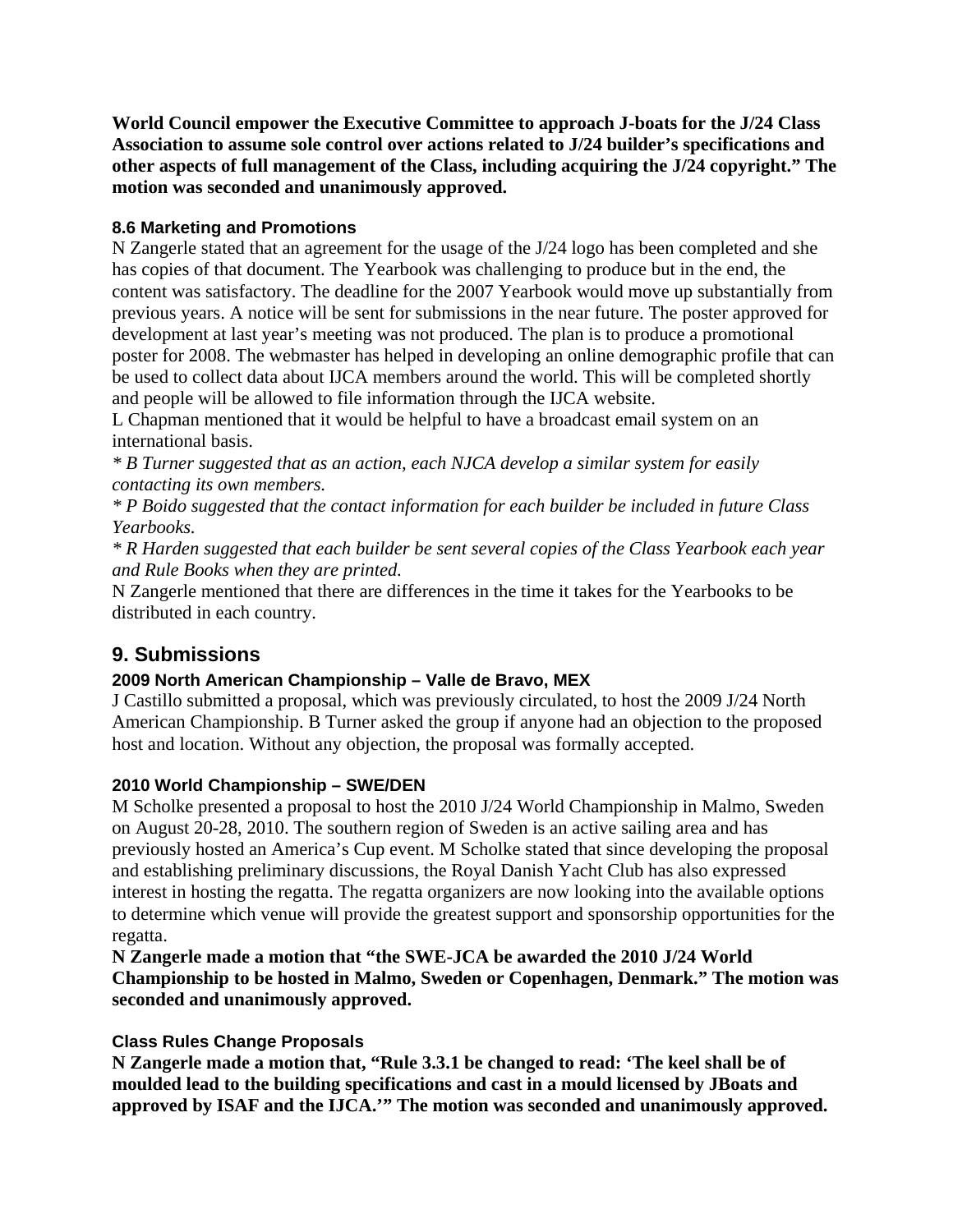Two proposals for changes to Plan C of the Class Rules were withdrawn by R Authier.

**L Chapman made a motion to, "Remove Rule 3.6.4 from the Class Rules." The motion was seconded and unanimously approved.** 

**S Jardine made a motion to amend Rule 6.1.28 to read, "Water resistant flashlight(s)." The motion was seconded and unanimously approved.** 

**S Jardine made a motion to change Rule 3.6.10 to read, "The mainsail shall be attached to the mast and boom with boltropes. The foot boltrope shall be a minimum of 2300 mm in length." The motion was seconded and unanimously approved.** 

L Chapman stated that there is a known discrepancy between Plan D of the Class Rules and the standard measurement form. It should be noted that the actual maximum rudder depth is 890mm instead of 880mm as shown on Plan D.

A proposal submitted by a Class member to, "Increase the allowed power ratio of the kicking strap (vang) to 12:1 or 16:1" was presented. **R Harden made a motion to, "Table the proposal until testing could be carried out." The motion was seconded and unanimously approved.**

**S Jardine made a motion to change Rule 7.1.11 to read, "7.1.11 A strop or the use of wire in the mainsheet control system." The motion was seconded and unanimously approved.** 

**L Chapman made a motion to change Rule 3.5.4 (g) to read, "Cunningham controls of synthetic rope using a maximum of 6:1 power ratio which may include a single wire strop for attachment to the mainsail or headsail. A cunningham control may be used instead of a fixed attachment for the tack of a sail." The motion was seconded and approved.** 

**L Chapman made a motion to change Rule 7.2 to read, "Other than specified in Rule 6.1.1 the trimming of genoa or jib sheets by means other than by a sheet from the clew directly to the turning block attached to a car with a plunger pin or screw pin on the headsail tracks. The trimming of the 100 percent jib may optionally be from optional deck eye (see Rule 6.1.4(b)) first, then through the clew on the jib. The turning block must be attached directly to the car on the headsail track by a shackle or other material of minimum length to enable the attachment, and fixed so that it is not adjustable while sailing. The vertical distance from the deck adjacent to the headsail track to the loadbearing surface of the sheave in the fixed block closest to the deck may be a maximum of 110 mm." The motion was seconded and unanimously approved.** 

After discussion, a proposal to change Rule 3.5.3(c) was withdrawn by R Harden.

**L Chapman made a motion that, "The World Council authorizes the Technical Committee to write a protocol, which takes into account all factors and objectives defined at the 2007 World Council Meeting, for a trial regarding Rule 3.5.3(c) to allow for adjustable forestays. The trial will run from whenever ISAF approval can be obtained until October 1, 2008.**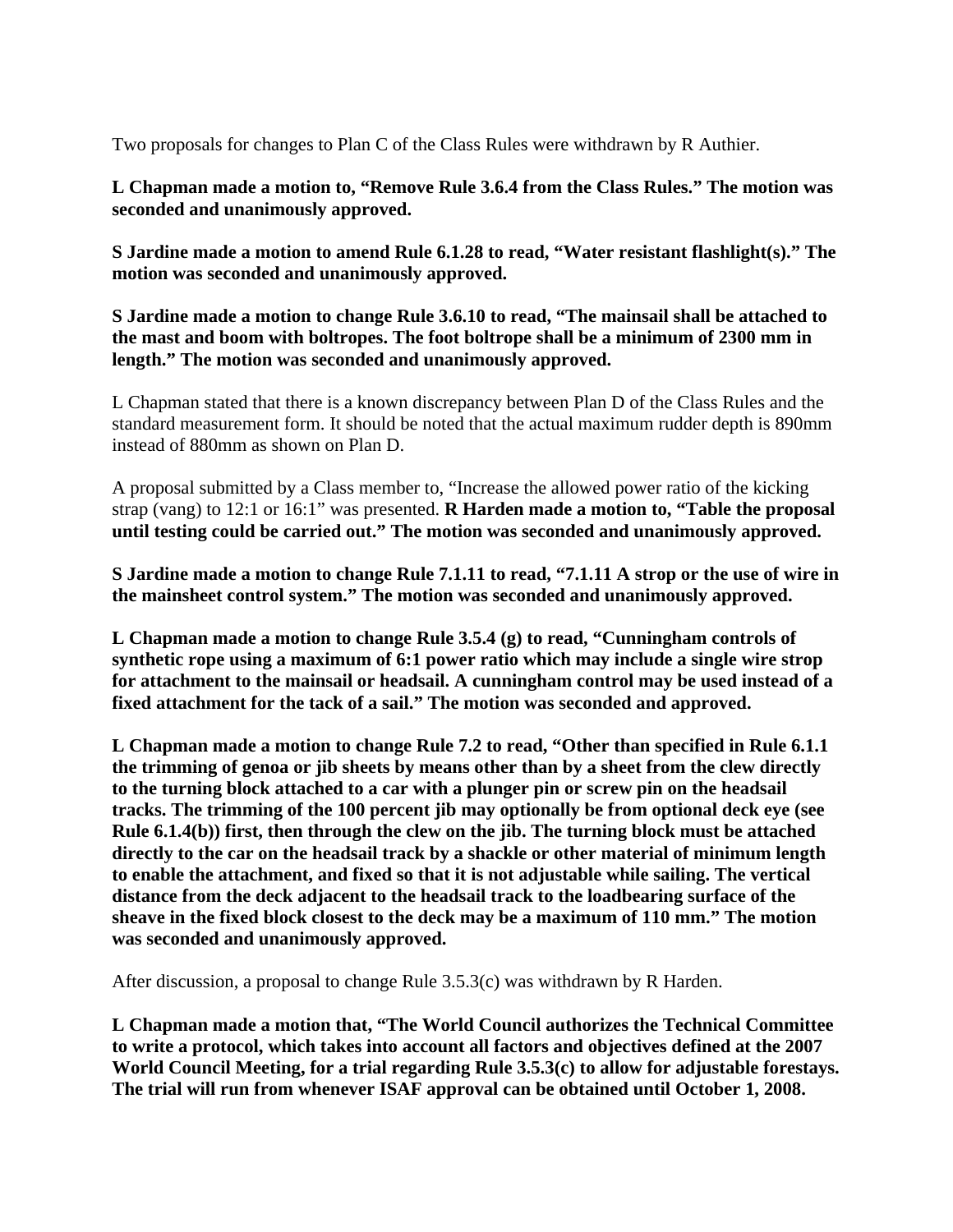**The trial would be for events up to and including the National Championship level, not for Continental and World Championships. Each country should have the option to participate in the trial or not. The protocol will be circulated to all meeting delegates and NJCAs for a decision on whether or not to move forward with a formal trial." The motion was seconded and approved.** 

#### **Regatta Regulations**

**L Chapman made a motion that, "the Regatta Regulations be approved as presented as an addition to the Bylaws of the IJCA." The motion was seconded and approved.**  The objection of several NJCAs was noted. The ITC shall maintain its commitment to accepting comments and suggestions for changes to the Regatta Regulations to be approved by the Executive Committee on an ongoing basis.

#### **Global Sponsorship Proposal**

J Castillo gave a presentation describing work that is being carried out to create a professionally produced sponsorship package that can be used to solicit multi-year sponsors for J/24 World Championships. This would include a booklet and video in an appealing polycarbonate package. The World Council was asked to forward any corporate contacts for potential sponsors to E Faust in the Class office so they can be added to the existing list of targets.

**R Harden made a motion to, "Approve the continuance of the project to develop the sponsor package and solicit sponsors with an estimated total budget of approximately US\$20,000. The payments will be made contingent upon meeting certain project milestones." The motion was seconded and unanimously approved.** 

#### **2011 World Championship**

B Turner indicated to R Authier that based on the current regatta rotation, the IJCA would like to see the 2011 J/24 World Championship held in South America. R Authier stated that he would be happy to organize the event.

#### **2008 World Championship Update**

The ITA-JCA gave a report on the status of the 2008 World Championship to be held in Sardinia. It was stated that they were close to closing a deal with a title sponsor, Moby Line. Any budget shortfall in sponsorship money would be covered by the municipal government of Arzecena. Arrangements will be made to provide reduced rate ferries from the mainland as well as hotel and shopping discounts for the competitors. The entry fee is targeted at  $\epsilon 400$ . Charter boats will be made available from J/24 owners in Italy. In addition P Boido will develop a price quote for new charter boats to be made available for the event.

*\* When the price quote is available from P Boido, each NJCA should be polled to determine how many total charter boats will be demanded at that price point.* 

#### **J/24 Building Specification Modification**

P Boido made a presentation showing some ideas for redesigning some aspects of the J/24 without changing the total weight or the weight distribution of the boat. Some changes might include the removal of the wash basin and adding watertight hatches on the interior seats. On the exterior, existing teak or PVC rails might be replaced with moulded fiberglass parts in order to reduce some of the current production costs.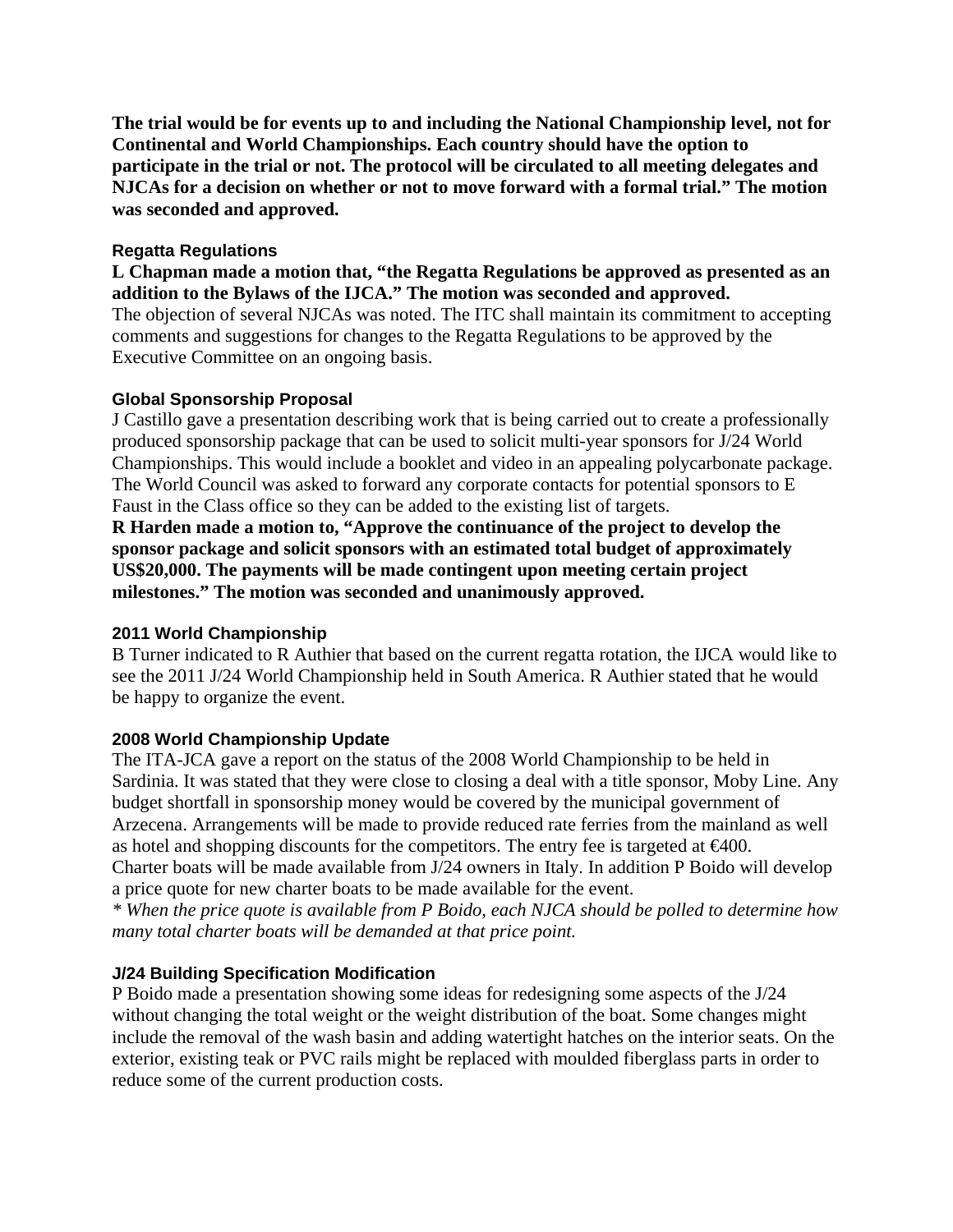**R van den Berg made a motion that, "By January 1, 2008, the IJCA, in conjunction with the J/24 builders, shall develop the proposals of J-boats Italy to enhance the interior of the cabin and deck mouldings." The motion was seconded and approved.** 

#### **Proposals Regarding World Championship Qualification**

S Jardine read a proposal from Chris McLaughlin regarding World Championship participation. **The proposal for, "Permanent qualification of past Continental Champions e.g. North American; South American; Australasian and European Champions for eligibility to sail at World Championships, without prior qualification series and without impacting on National allocations" received no second. Proposal rejected.** 

**R Harden made a motion that, "For the 2008 World Championship and the 2009 World Championship, 'One all female crew per country, to be selected by each governing J/24 national authority, will be eligible to sail the J/24 World Championship in to compete for the** *Jaeger J/24 World Championship Women's Trophy***. Also, one under 25-years crew per country, to be selected by each governing J/24 national authority, will be eligible to sail the J/24 World Championship to compete for the under-25 Turner Trophy.'" The proposal was seconded and approved.** 

#### **Other Business**

P Boido asked the group what the maximum fee for boat measurement is in each country and if there should be a standard rate worldwide. After polling the group it was determined that there was a wide variance in prices, ranging from countries that charge no fee up to a  $\in$  50 fee in Italy.

After some discussion, B Turner asked that the World Council note the variance in measurement fees and costs and encouraged each NJCA to minimize the cost of measurement if at all possible. Additionally, the IJCA will endeavor to work with J-Boats Italy to resolve the issue of measuring boats at its factory.

### **10. Vision for the Future**

B Turner stated that the Class should be looking at where we would like to be 15 years in the future. He suggested that a small group of volunteers come together to brainstorm a coherent program, integrating all the aspects of our Class that we would like to promulgate, and develop a strategic plan.

The Class has a  $30<sup>th</sup>$  anniversary celebration year coming up in 2008 along with the potential to have an updated boat design. These two aspects can be integrated into our global marketing plan, which is also in development.

*\* J Farmer, R van den Berg and J Castillo volunteered to develop a strategic plan and report back to the group with their findings.* 

### **11. Action Plan Revision**

B Turner noted that the action plan devised in the past year had been working well and had been constantly revised as actions were completed or changed. The action plan comprises the building block elements that will need to be involved in the long-range strategic plan.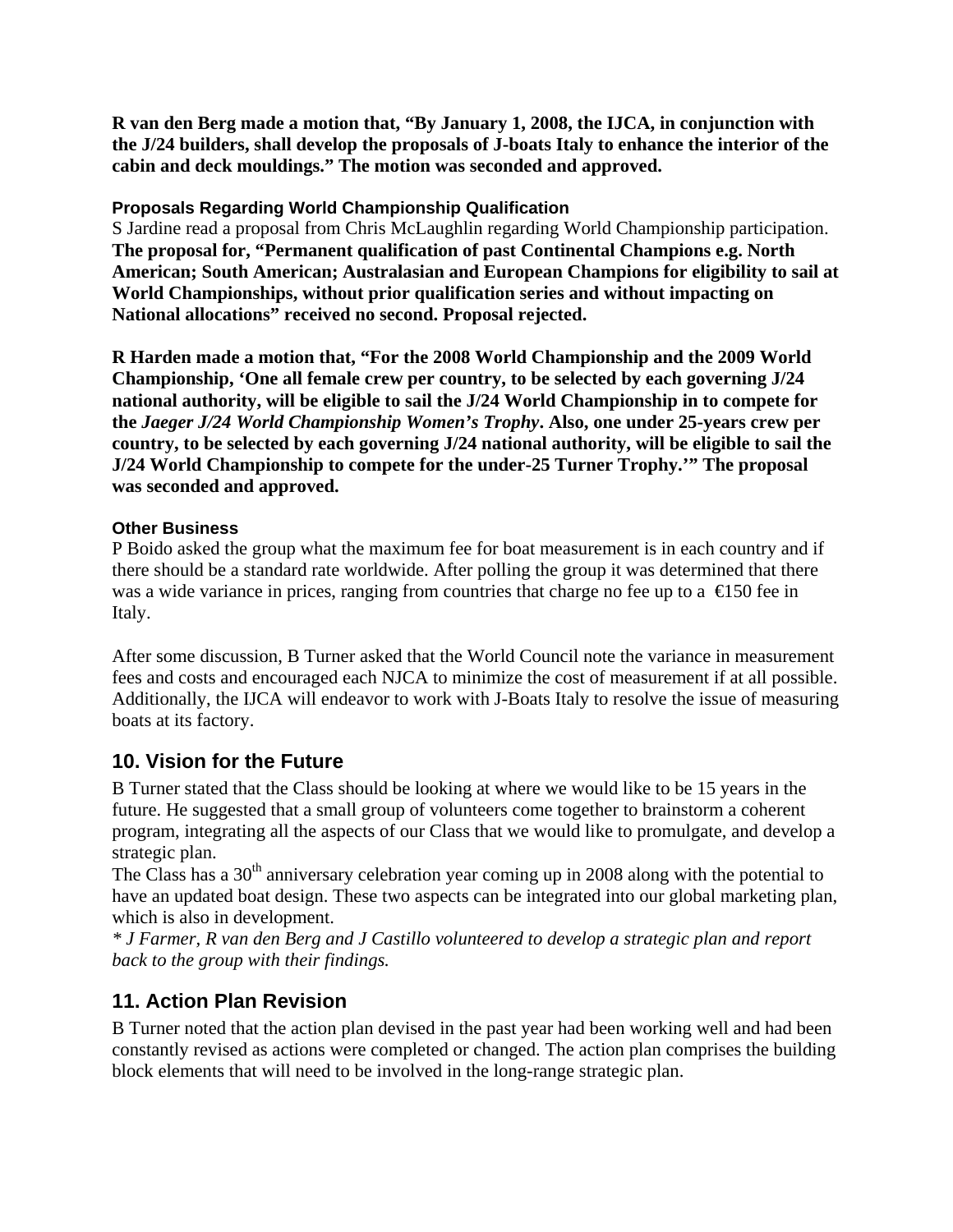Of note on the current action plan is item #11, the creation of a Youth World Championship. Mauricio Santa Cruz is working on integrating the J/24 into the 2009 ISAF Youth World Championship to be held in Brazil.

P Boido mentioned that the "Old Boat Trophy" was won by Jens Hookenson at the 2004 Worlds and has not been presented since.

*\* A process for tracking perpetual trophies should be developed. The list of trophies should be printed in the Yearbook.* 

# **12. Date and Place of Next World Council Meeting**

The 2008 World Council Meeting will be held in Annapolis, Maryland during the month of October. The exact dates are not finalized.

*\* N Zangerle will send the final dates to the World Council as soon as that information is available.* 

# **13. Closing Remarks**

B Turner thanked the group for its contribution throughout the day and once again thanked the members of the ITA-JCA for their wonderful organization and hospitality. Many strides have been made over the past year, and this meeting is a good way to continue to build on our past successes.

**R Harden made a motion to adjourn the meeting. The motion was seconded and approved and the meeting was adjourned at 1745.**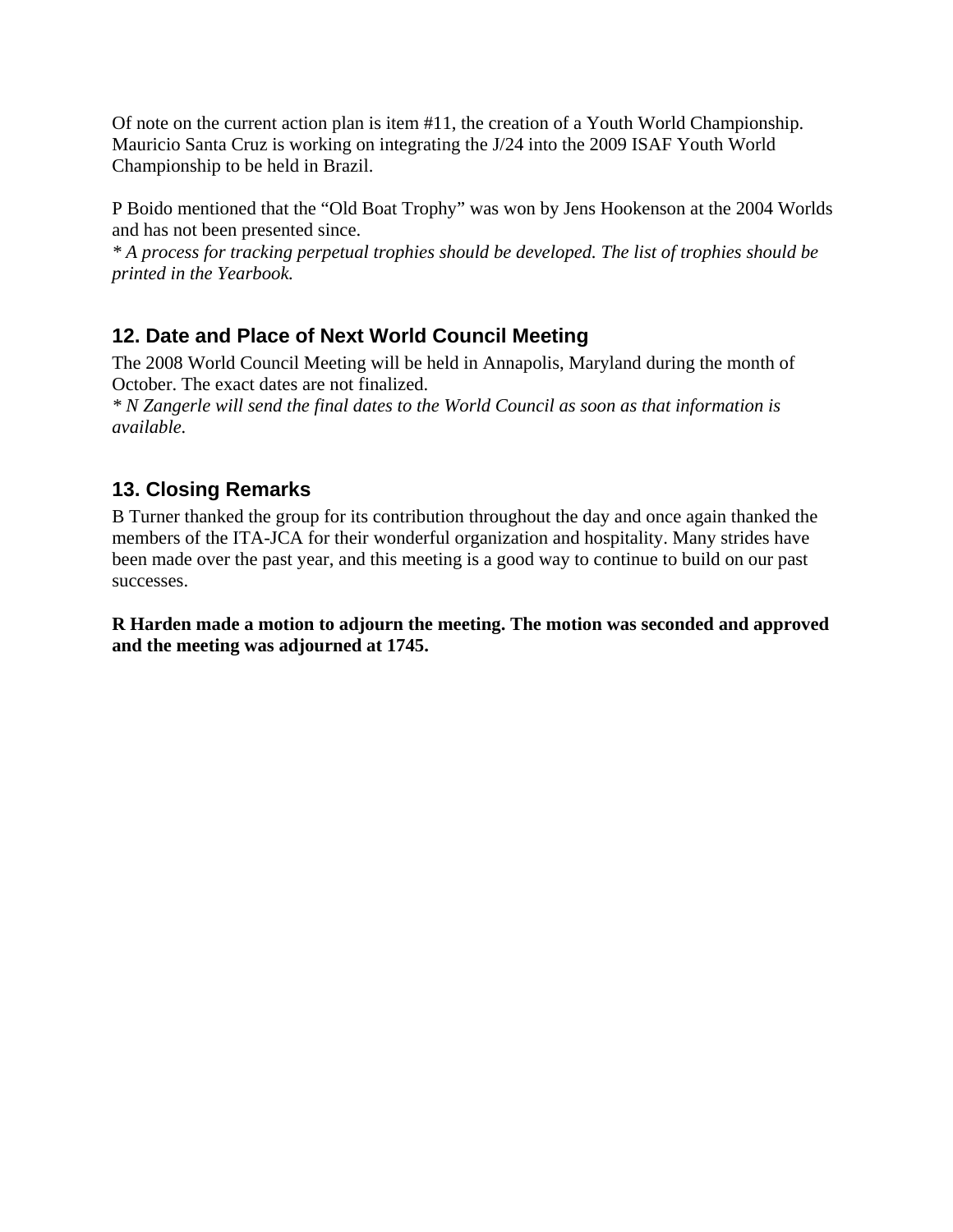### **2007 International Technical Committee Report**  *Sept. 28, 2007*

#### **1. 2006 Rule Changes**

The changes were approved by ISAF and made effective for February 1, 2007. Eric Faust, our Executive Director produced the printed rule book in the early spring. There has been no feedback on any of the 2006 rule changes.

#### **2. Safety Initiative**

Tim Winger with help from Hans Spiller (measurer in Seattle) and Stuart Jardine have assembled a body of knowledge on boat preparation and prevention of sinking, crew preparation, sailing techniques to prevent the events, and what to do when it happens. The resulting work is getting close to being published - this should happen later this year.

#### **3. Sail Measurement Template**

Reid Stava took the initiative to have a sail measuring template made for use in North America following the approach pioneered in the UK. With the cooperation and some work contribution from Haarstick Sails in Rochester NY, a set of templates were produced. This set has been used at the Mid-winters, 2007 Worlds in Puerto Vallarta, the North Americans and the Canadian Nationals - and some more regattas not on my list. They have been enormously successful, removing the need to lay out a measurement floor and bring a new level of consistency to sail measurement. It's quick and easy to train the measurer assistants and we can do a better job all round measuring sails.

Our next task is to figure out where we want to use the templates and develop a plan that balances the use need and shipping costs to determine if additional sets are needed and where to locate them.

#### **4. Regatta Support**

One of the key roles of the ITC is to provide regatta support to major championships including Worlds, Continental Championships, some national championships and special events. We have had comments that it is hard to plan regattas when they don't know what the involvement and support level from the ITC members will be and what other expectations are involved. We are developing guidelines to share with regatta organizers and get the expectations in the open so that best use is made of the resources and unmet expectations get eliminated. The guidelines will be in the form of an appendix to the Regatta Regulations document.

#### **5. Regatta Regulations**

A lot of work has gone into the completely revised set of Regatta Regulations. The current version of the document is posted on the IJCA web site and is on the Oct. 5 WCM agenda for approval. The current version has had scrutiny by a small group of members with major regatta organizing experience as well as good race organization and rules knowledge. Their suggestions have been incorporated.

The current version covers World and Continental championships. Our goal is to bring as much consistency as possible between these two levels of events, recognizing that local conditions may require some adaptation. The Regatta Regulations will have the status of IJCA by-laws so they